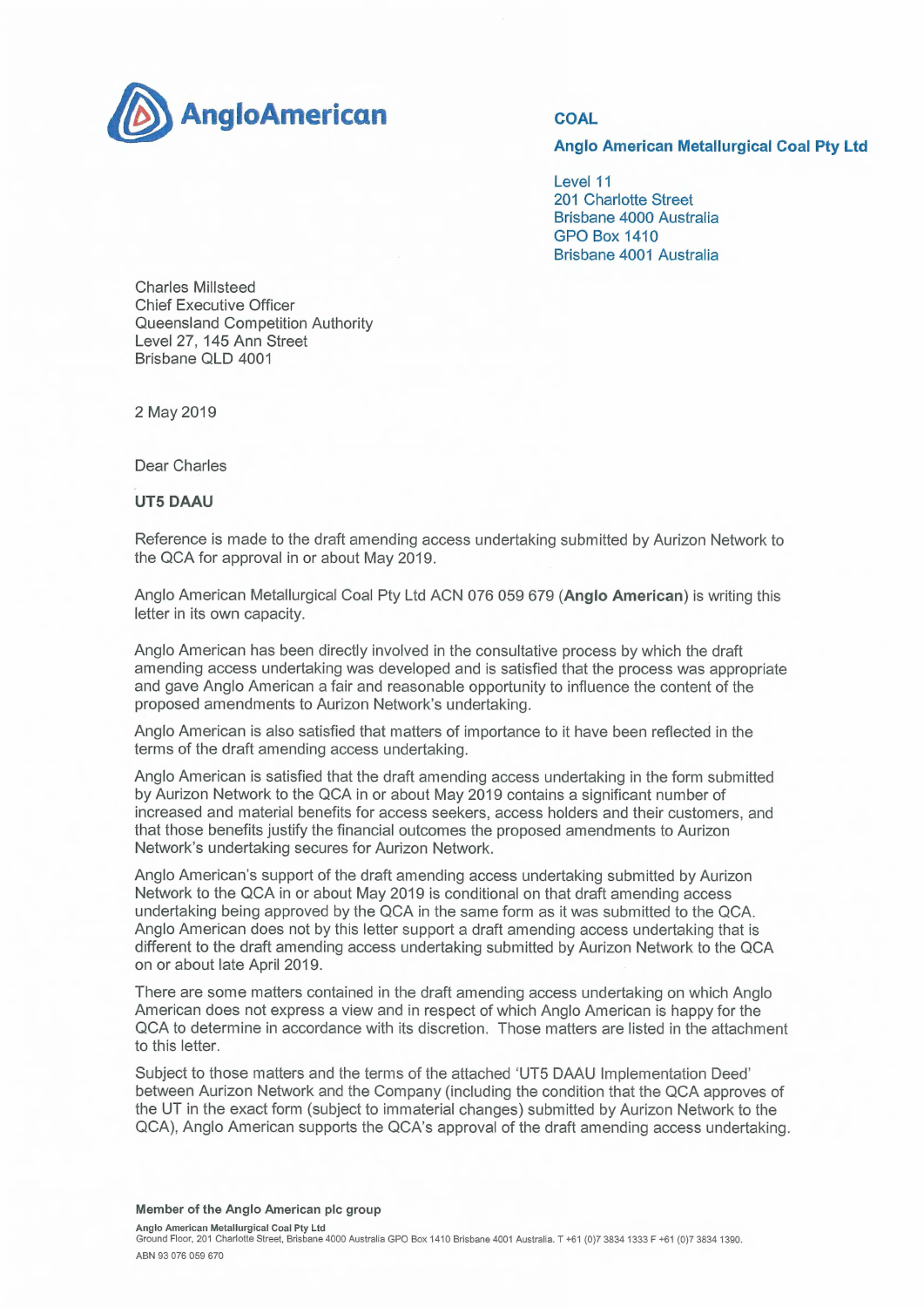

If the QCA makes a final decision to refuse to approve the draft amending access undertaking, does not make a final decision to approve the draft amending access undertaking by the 'Specified Date' in the `UT5 DAAU Implementation Deed' or Aurizon Network breaches clauses 3.1, 4.4, 5, 6 or 10 of the 'UT5 DAAU Implementation Deed', then the Company may make further submissions to the QCA including in connection with the draft amending access undertaking.

Please feel free to contact Ken Moore at ken.moore@angloamerican.com should you have any matters you would like to discuss.

Yours sincerely

Adriaan Esterhuizen Head of Finance & Business Performance Anglo American Metallurgical Coal